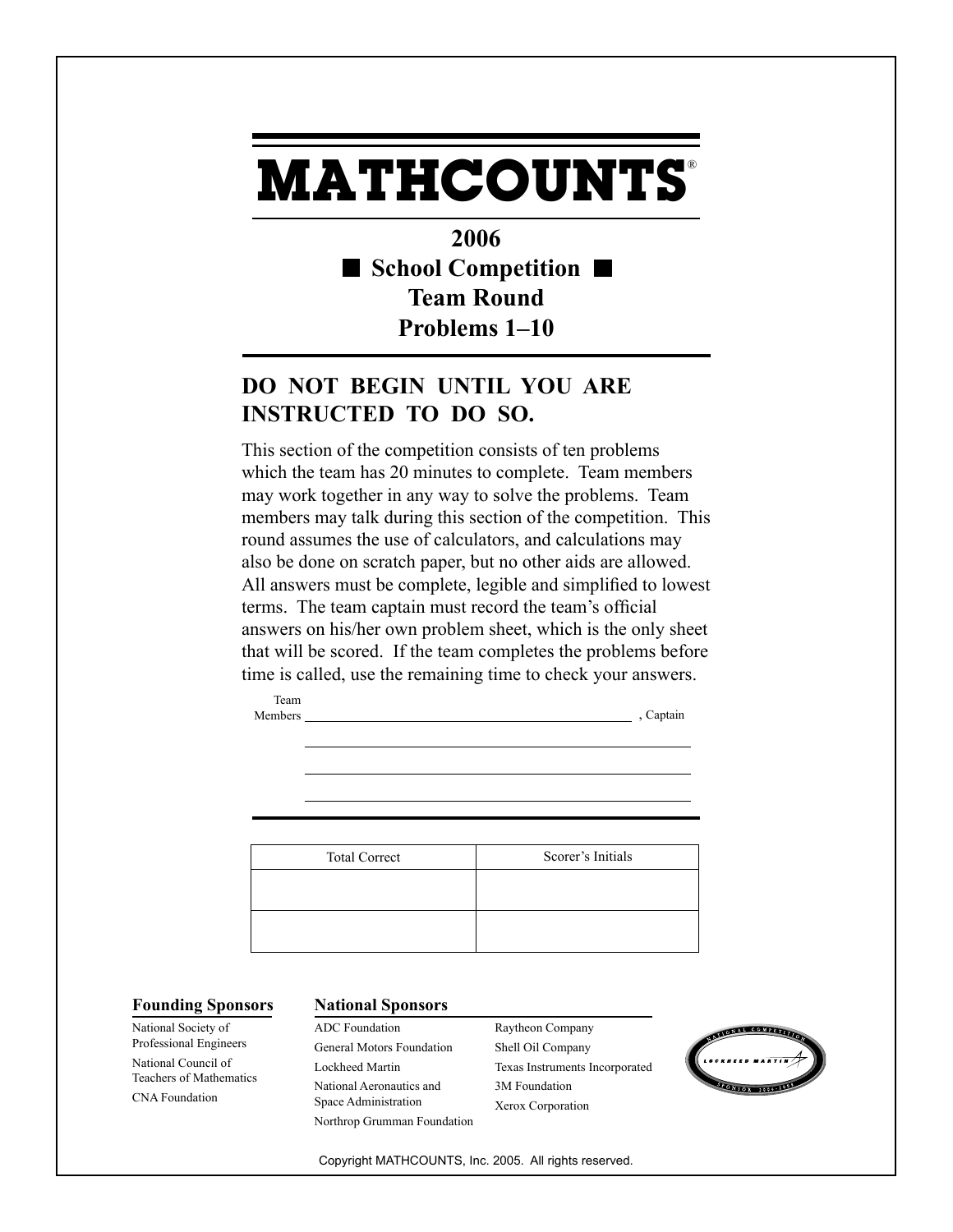|    | 1. In a recent wedding, the groom's age was fifteen years<br>more than half the bride's age. If their ages added to<br>51 years, how old was the groom?                                                                                                                                                                                                                                                            | 1.             | years  |
|----|--------------------------------------------------------------------------------------------------------------------------------------------------------------------------------------------------------------------------------------------------------------------------------------------------------------------------------------------------------------------------------------------------------------------|----------------|--------|
|    | 2. John surveyed a group of people about their knowledge of<br>rats. To the nearest tenth of a percent, he found that 86.8%<br>of the people surveyed thought rats carried diseases. Of the<br>people who thought rats carried diseases, 45.7% said that rats<br>frequently carried rabies. Since rats do not frequently carry<br>rabies, these 21 people were mistaken. How many total people<br>did John survey? | 2.             | people |
| 3. | How many whole cubes that are two inches along each edge fit<br>into a rectangular box measuring one foot by 14 inches by<br>16 inches on the inside?                                                                                                                                                                                                                                                              | 3 <sub>1</sub> | cubes  |
|    | 4. Twenty tiles are numbered 1 through 20 and are placed into<br>box A. Twenty other tiles numbered 11 through 30 are placed<br>into box B. One tile is randomly drawn from each box. What<br>is the probability that the tile from box A is less than 15 and<br>the tile from box B is even or greater than 25? Express your<br>answer as a common fraction.                                                      | 4.             |        |
|    | 5. The letters of the alphabet are each assigned a random integer<br>value, and $H = 10$ . The value of a word comes from the sum<br>of its letters' values. If MATH is 35 points, TEAM is 42 points<br>and MEET is 38 points, what is the value of A?                                                                                                                                                             | 5.             | points |
|    | 6. A car arrives at an intersection from the east every six minutes,<br>and the first car arrives from this direction at 9:05 a.m. A car<br>arrives from the north every seven minutes, and the first car<br>arrives from that direction at 9 a.m. What is the earliest time<br>after 9 a.m. when cars arrive from both of these directions at<br>the same time?                                                   | 6.             | a.m.   |

Copyright MATHCOUNTS, Inc. 2005. All rights reserved. 2006 School Team Round